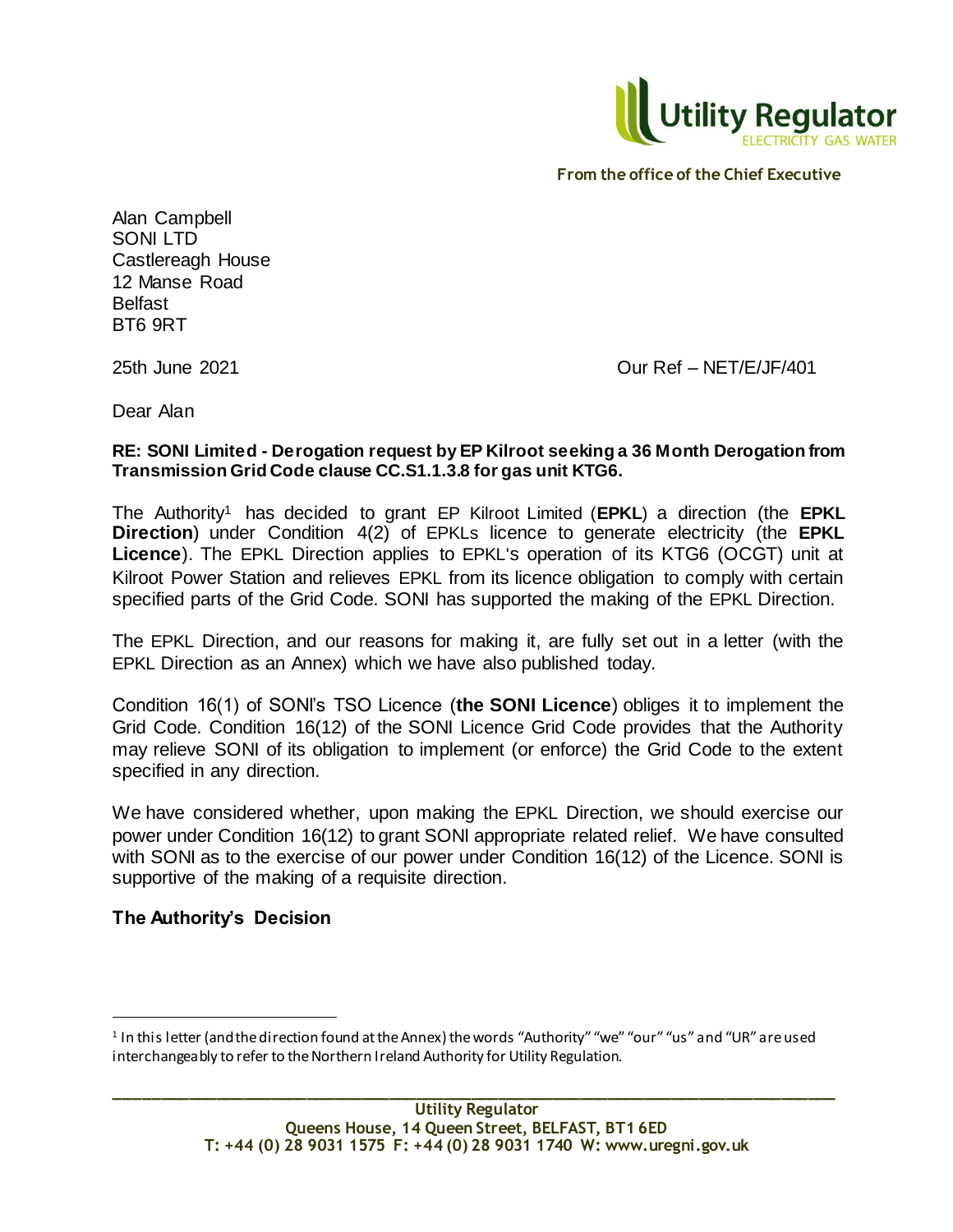

We have considered the matters outlined in the EPKL Direction, our published 2017 Guidance<sup>2</sup> on derogations, and our principal objective and general statutory duties as set out in Article 12 of the Energy (NI) Order 2003. We have also taken into account the fact that SONI is supportive of the making of a requisite direction.

- 1.1. Having considered these matters the Authority has decided to make an appropriate direction in exercise of its power under Condition 16(12) of the SONI Licence, being satisfied that the making of the EPKL Direction renders the making of the direction justified. The direction:
	- (a) is attached as an Annex to this letter; and
	- (b) relieves SONI of any obligation it has to comply with, implement (or enforce) the provisions of the Grid Code in respect of EPKL's obligation to comply with Clauses CC.S1.1.3.8, of the Grid Code in relation to the KTG6 Unit to the extent specified in the direction.
- 1.2. For the avoidance of doubt, the direction now given only relieves SONI from its Condition 16(1) licence obligation – in respect of EPKL's operation of the KTG6 Unit – to the extent that EPKL's operation of the KTG6 Unit is non-compliant with the relevant clauses of the Grid Code (as in effect at the date of this direction) but nonetheless within the scope of the derogation offered by the EPKL Direction.
- 1.3. Should EPKL fail to operate the KTG6 Unit within the parameters permitted and provided for by the relevant clause of the Grid Code and/or the EPKL Direction then SONI remains bound to take the appropriate action (pursuant to the Grid Code arrangements) in respect of any such default by EPKL. We do not expect that this situation will arise, fully expecting that EPKL will continue to operate the KTG6 Unit within the allowed parameters.
- 1.4. The direction shall cease to apply should the KTG6 Unit be de-commissioned or replaced.
- 1.5. The direction shall be entered and maintained in the Electronic Register

l

**\_\_\_\_\_\_\_\_\_\_\_\_\_\_\_\_\_\_\_\_\_\_\_\_\_\_\_\_\_\_\_\_\_\_\_\_\_\_\_\_\_\_\_\_\_\_\_\_\_\_\_\_\_\_\_\_\_\_\_\_\_\_\_\_\_\_\_\_\_\_\_\_\_\_\_\_\_\_\_** <sup>2</sup> Decision Paper on Derogations - [February 2017.pdf \(uregni.gov.uk\)](https://www.uregni.gov.uk/sites/uregni/files/media-files/Decision%20Paper%20on%20Derogations%20-%20February%202017.pdf)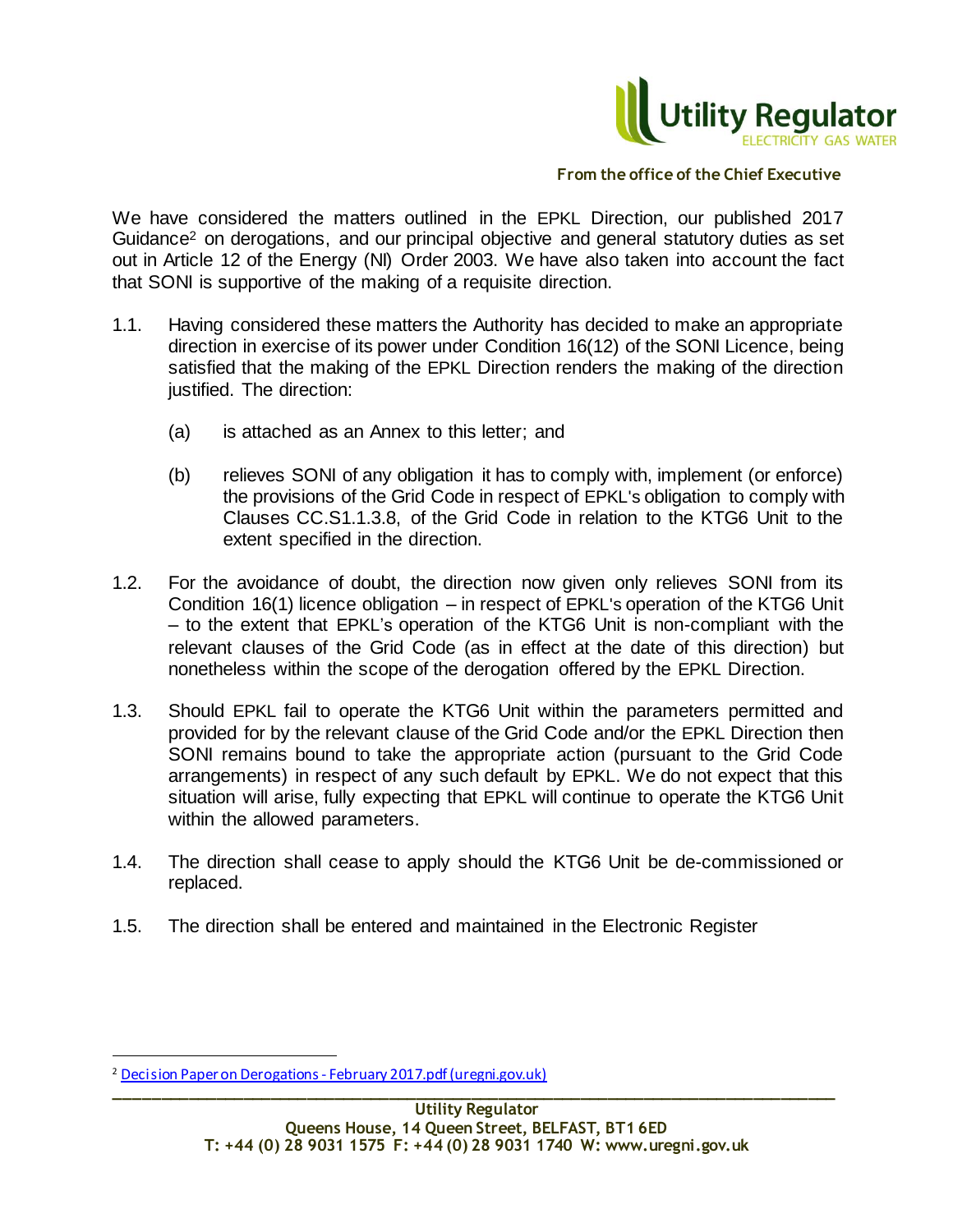

### **ANNEX**

# **DIRECTION UNDER CONDITION 16(12) OF THE LICENCE TO PARTICIPATE IN TRANSMISSION OF ELECTRICITY HELD BY SONI LIMITED**

### **Whereas:**

- (A) SONI Limited ("**SONI**") ("**the licensee**") holds an electricity transmission licence (the "**Licence**") granted to it on 3rd July 2007.
- (B) The licensee is authorised to participate in the transmission of electricity for the purpose of giving a supply to any premises or enabling a supply to be so given.
- (C) The Grid Code is required to be prepared by SONI Limited, approved by the Utility Regulator ("**UR**") and applied by SONI Limited to permit the development, maintenance and operation of an efficient, co-ordinated and economical Transmission System.
- (D) Paragraph 1 of Condition 16 of the Licence requires the licensee to comply with the provisions of the Grid Code insofar as applicable to it.
- (E) Paragraph 12 of Condition 16 of the Licence provides that the UR may issue direction(s) (after consultation with the licensee), relieving the licensee of its obligations to implement or comply with, or to enforce against any other person any provision of, the Grid Code in respect of such parts of the Transmission system to such extent as may be specified in the directions.
- (F) The Authority has now made a direction (the **EPKL Direction**) granting EP Kilroot Limited (**EPKL**) relief under Condition 4(2) of EPKLs electricity generation licence (the **EPKL Licence**) from its obligation under Condition 4(1) of the EPKL Licence to comply with the Clause CC.S1.1.3.8 of the Grid Code (as in effect at the date of this direction) in respect of the KTG6 Unit and subject to the conditions specified in the EPKL Direction.
- (G) The Authority has consulted with SONI as to the making of a direction under Condition 16 (12) of the licence and SONI is supportive of the making of a requisite direction.

# **The Authority now directs as follows:-**

1. Pursuant to the power available under paragraph 12 of Condition 16 of the Licence, the Authority directs that the Licensee is relieved of its obligations under Condition 16 of the Licence to implement, comply with and enforce, Clause CC.S1.1.3.8 of the Grid Code (as in effect at the date of this direction) in respect of the KTG6 Unit for the relevant period defined in the EPKL Direction (the **relevant period**) but shall instead implement, comply with and enforce the amended minimum generation requirement on EPKL in respect of the KTG6 Unit as set out at paragraph 2(a) of the EPKL Direction.

**\_\_\_\_\_\_\_\_\_\_\_\_\_\_\_\_\_\_\_\_\_\_\_\_\_\_\_\_\_\_\_\_\_\_\_\_\_\_\_\_\_\_\_\_\_\_\_\_\_\_\_\_\_\_\_\_\_\_\_\_\_\_\_\_\_\_\_\_\_\_\_\_\_\_\_\_\_\_\_**